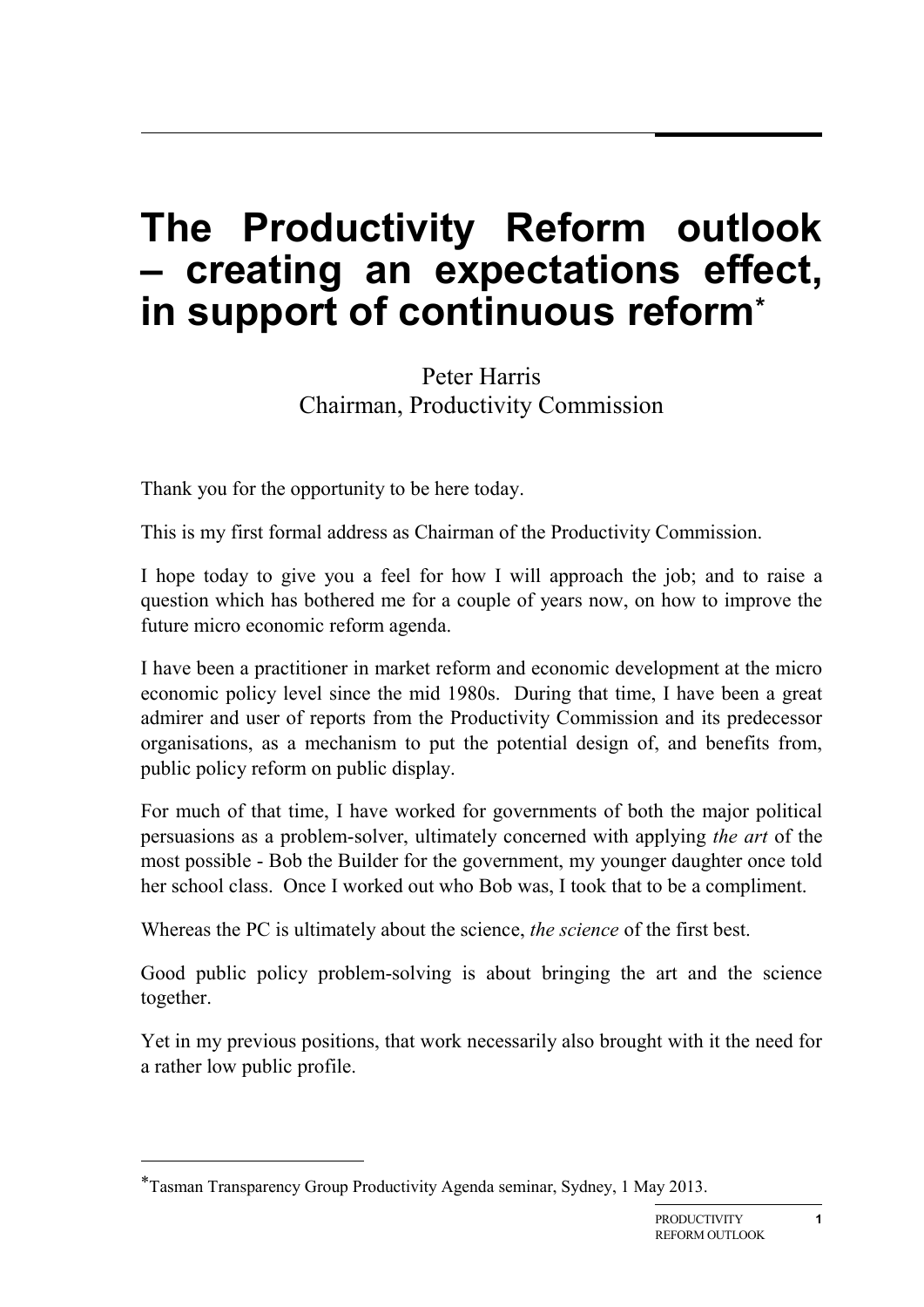So I have to tell you that a Google search on me will reveal very little. Generally, I have served in the sort of places where getting on the public record was a clear mark of failure.

And you'd have to go to a library to find occasions where despite great efforts, word still did slip out.

And you'd have to read a book.

So very much not the  $21<sup>st</sup>$  century.

…

But I now have a new job. One with a public profile. I guess I will get used to that, eventually.

We all do due diligence before we take up new jobs.

I learned the need for this by joining Ansett in 2001. Others of you in this audience will have required less confronting an education.

One question I have always found worth asking is, who actually am I working for here?

In the public service, this question might seem trickier to answer than in the private sector. And consequently all the more worth asking.

In the case of the Chair at the Productivity Commission, the job is unique. The employer is - sort of – not there.

Of course, there are people with whom you must keep effective working relationships – the Treasurer and Assistant Treasurer and the Secretary to the Treasury come quickly to mind.

But it's not like my last couple of jobs, running Departments.

When you run a Government Department, you work in effect for a Minister - but at the choice of the Premier or the Prime Minister. They sign your contract, they receive the report to get rid of you if you are not up to it or out of favour. You seek to match the aspirations of the Government of the day with the longer term public interest, as best you can see such a fabled beast from an office in Canberra or Sydney or Melbourne.

And in the end, the choice of taking up that advice lies always with the relevant Minister and where relevant the Cabinet. It was all pretty clear, in my last few jobs.

**<sup>2</sup>** PRODUCTIVITY REFORM OUTLOOK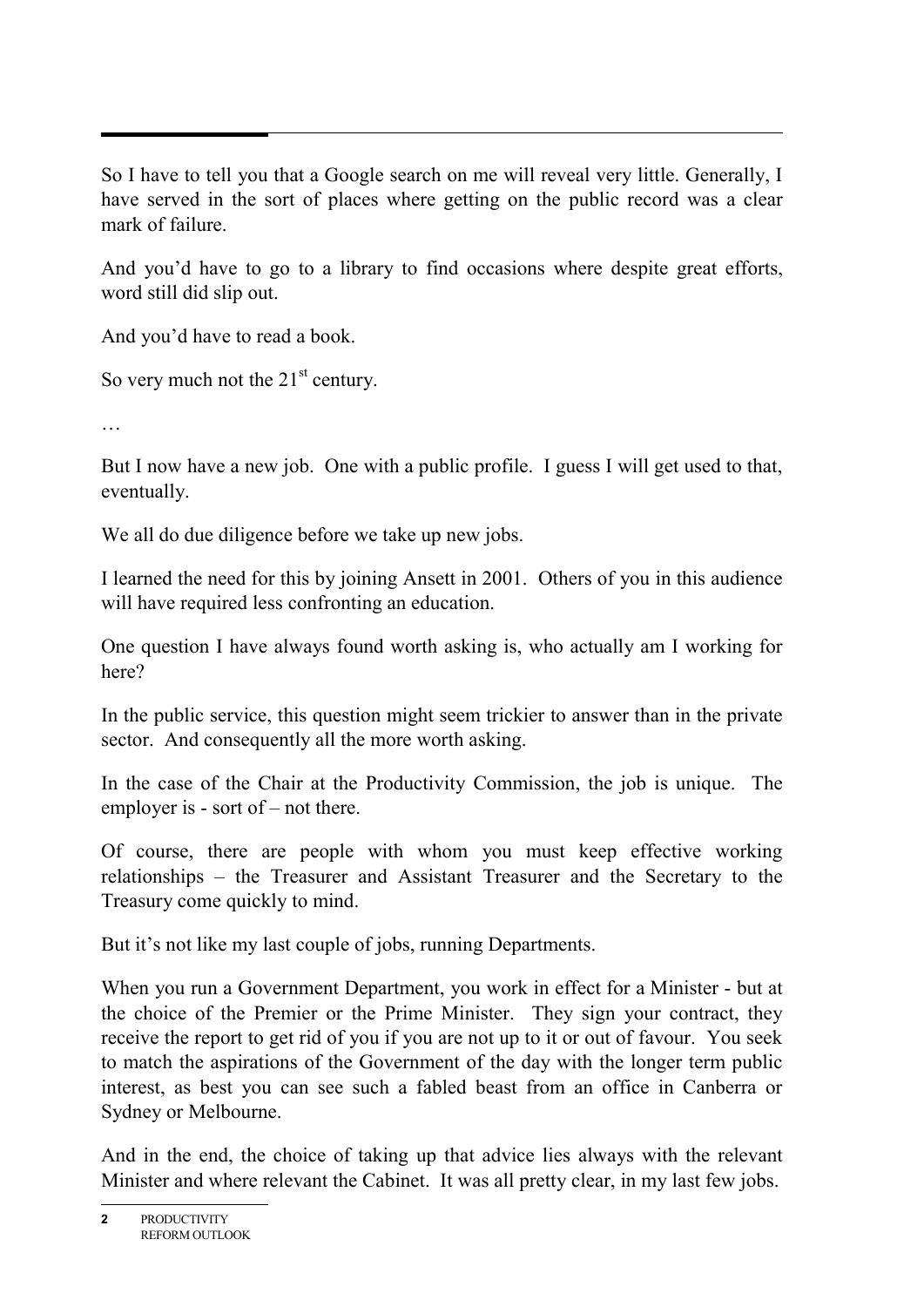So what's my point with this?

It's that the position of Chairman of the Productivity Commission doesn't fit any of the traditional moulds – either in the public or private sectors.

Its independence makes it one of those few positions where the right to judge what is, on the evidence, the best course to take in reforms at the industry or sector level, lies with the Commission itself. And the Commission acts in the long term interests of the community as a whole.

It wasn't made statutorily independent for no reason. So this independence is to be exercised - but with deftness, certainly. After all, References come to the Commission only if the Government of the day is prepared to expose an area to our unique process of rigorous assessment.

So how best to apply what I have learned as a practitioner in the change environment to this new role?

I have asked this question, both of my predecessors as Chair and among those in business and sectoral representation who have worked a lot with the Commission.

The clearer part of their answer is that the Chair's job is to ensure rigour in the process of reform analysis and to promote to Governments the solution to problems referred to the Commission.

The subsequent task of making the case for change - to the public, and among those affected - is less clearly allocated. It *is* part of the role, but there is no simple script to follow.

Because the innate worthiness of our work at the PC - if I could put it that way - will not make the case to the public, or to those most seriously affected, by itself, I think more can be done from the Chairman's position to share the burden of explanation of the productivity case. And to assist the Government of the day in creating a public consensus in favour of reform, indeed preferably in favour of *continuous* reform.

I hope to make a start on that today.

In my view, those who argue the reform case can contribute in this task by describing not just **what** we want to see change and why; but **how** it can be done.

For in my experience by far the hardest thing for Governments is **how** to justify reforms, particularly when brought forward piecemeal: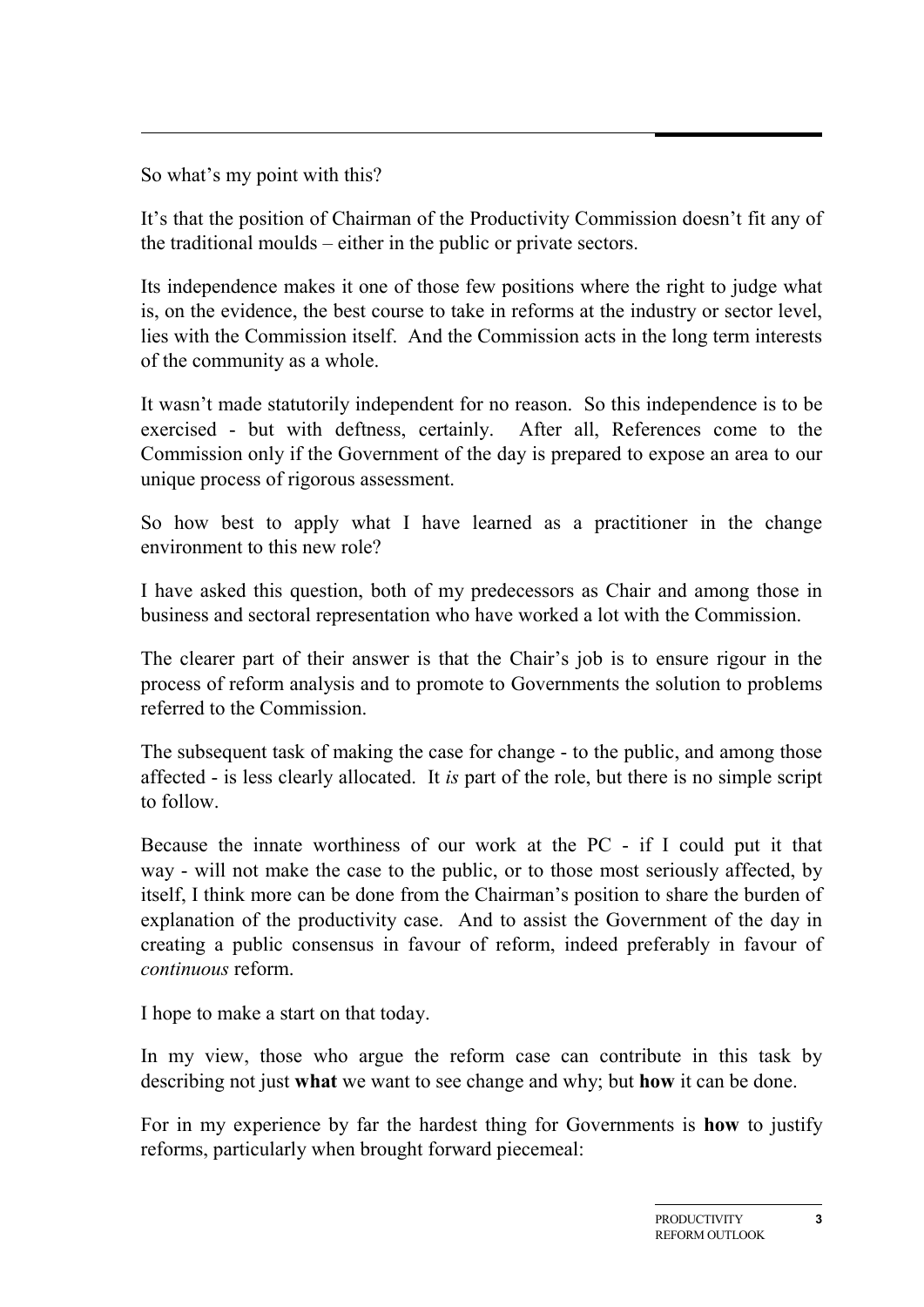how to impose adjustment costs across the community, particularly when the case for change is not self-evidently made by a very immediate threat or shock?

how to apparently single out the protected interest of one sector, and yet make the case when other sectors are not being apparently singled out?

how to press for lower rates of assistance when it means serious consequences for one region?

how to make the case for continuous change, when the Australian economic environment has often been so apparently benign, over twenty years of persistent growth and rising incomes?

This aspect of being 'singled out' is particularly problematic. It needs to be addressed, and I will come to that.

..

I should divert for a moment here to note here that I will usually in my public remarks talk about Governments in the plural. Although the Productivity Commission is a Commonwealth entity, it is quite clear to me from experience that a good deal of what is of consequence in the productivity agenda cannot be achieved sustainably in Australia by one level of Government acting alone.

So I will be seeking close relationships with State entities, as part of this job.

..

Governments in my view are collectively very well aware that productivity growth is the central element in improving our national welfare in future. I sometimes feel that this is not well enough recognised.

It is a very rare Minister who is not in favour of productivity growth, and few do not know instinctively that it is our flexibility, our workforce capabilities and our competitive environment, rather than the swings in the terms of trade or the commissioning of any big project, that determine the economy our children will inherit.

For a productive economy, we need a continuous commitment to innovation; early adaptation to new technology; the regular updating of business process; removal of impediments to competitive entry; and a constant effort to upgrade the skills of employees.

And we are in an environment where much adjustment will be necessary:

**4** PRODUCTIVITY REFORM OUTLOOK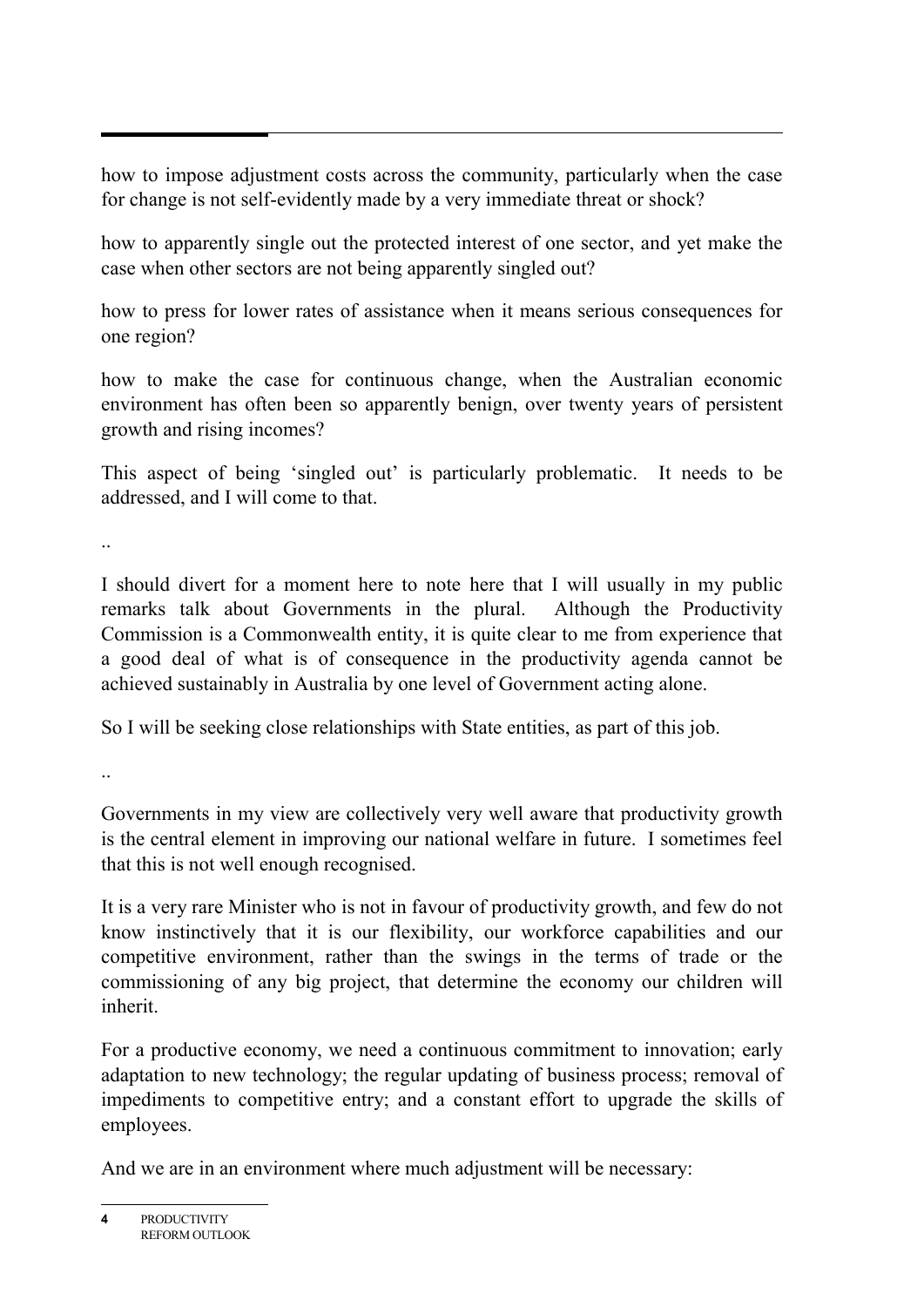as the global economy goes digital and wreaks brutal but innovative change across whole industries and even aspects of national advantage;

as a deteriorating age-dependency ratio affects us and many Western nations, shifting consumer demand and altering the revenue-generating capacity of governments globally; and

as the needs and desires of the strongly developing nations of Asia take ever greater hold of the international trading environment.

Australia will need to compete aggressively, with skills and technology, in such an environment.

And with global confidence in our economy reflected in the relatively high Australian dollar, to offset that by investing and working smarter.

Along with productivity, the other primary factors of enhanced economic welfare and income are the participation rate and population growth.

In decades past, our population grew significantly and participation levels - of women in particular - improved noticeably, yet in the overall story of national economic welfare, they each added only a modest amount.

In future, participation and population seem destined by the inexorable force of demographic change to play an even more limited part, perhaps a negative one.

And so we are left with the need to press our productivity reform agenda, again.

It is important to recognise that in making the case for change that government is not always part of the answer. There are times when it is unreasonable, even unhelpful, to call on Governments to intervene. We rely on firms to address the productivity task, across most markets.

And for good reason.

We are all generally well aware that when Governments do directly invest in particular firms, the success rate is pretty low. And once involved, even at the sector level, extricating itself can be particularly hard.

But governments do set the framework for the economy. So in provision of infrastructure and services where risks or ability to capture benefits are beyond the scope of any one firm, or where regulatory structures or factors outside the control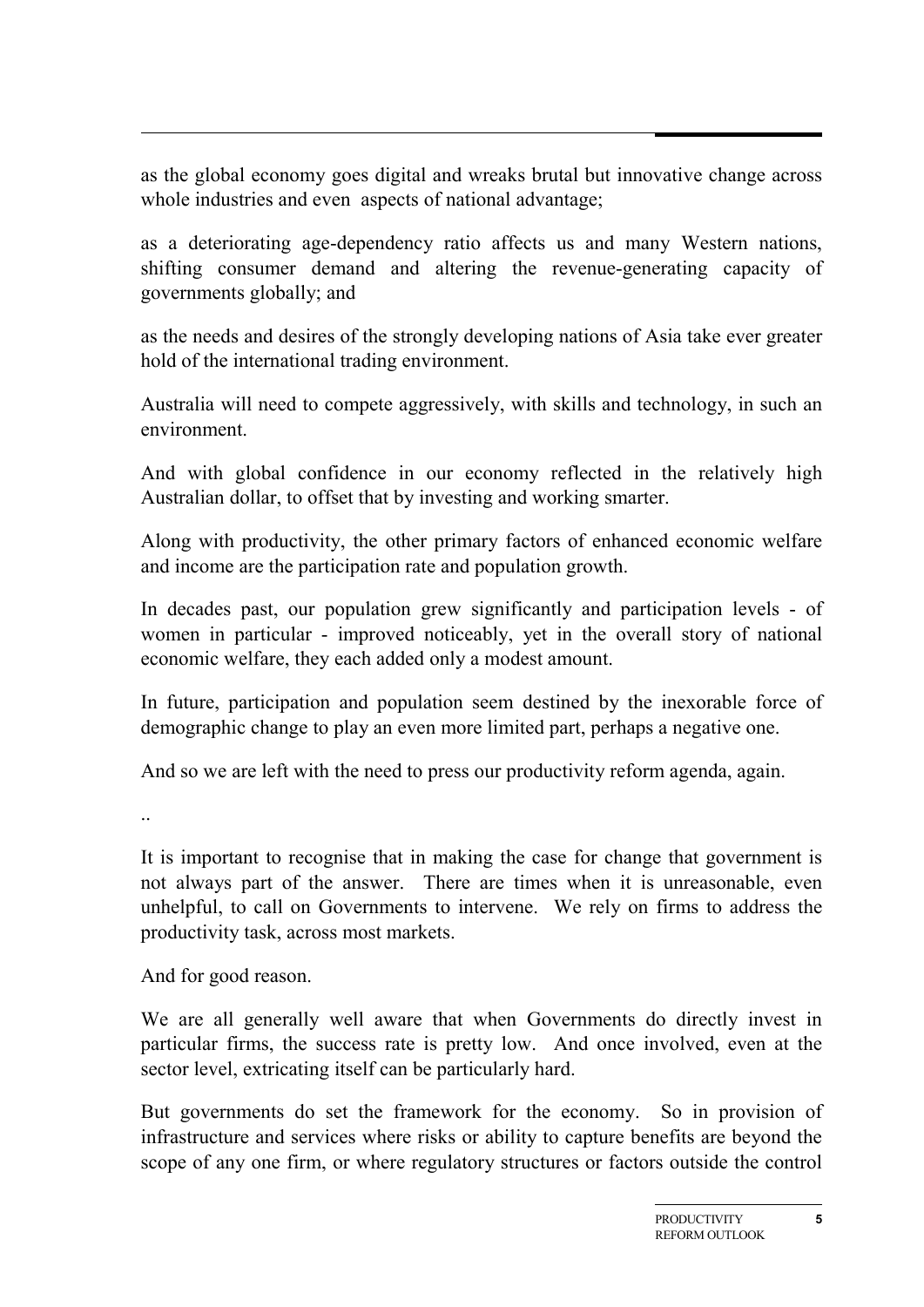of firms discourage efforts to improve productivity, or where allocative efficiency is not delivered due to market impediments, it is legitimate to look to Governments.

There is a good supply of advice to Governments on the scope for such changes.

*Supply* indeed seems not to be the larger problem.

Supply includes what has become known as the Commission's 'to do' list, of advice previously tendered.

And there is a plethora of COAG reform processes looking at important matters such as energy markets; the national operating environment for business; and health management.

And there is the Productivity Commission's pipeline of work: we currently have References on electricity networks, mineral and petroleum exploration, major project approvals, access regimes and the interaction between small business and regulators. We hope to receive a few more References in crucial areas shortly. These too will yield yet more proposals for enhancing our productivity.

A number of State Government review and reform exercises are also extant.

And this is only describing the agenda as described in government processes - the business community and social policy groups have further ideas and proposals.

All this is indicative of an agenda of change, albeit made up of many parts at different stages of development and varying prospects for success.

Less evident is the same amount of effort, at Commonwealth and State level, to establish the need for reform in the public mind. Put another way, to improve the *demand* for continuous reform in the face of the challenges mentioned earlier.

We perhaps rely too much on crisis to establish in the public mind the demand for reform.

And it is quite ironical that our own success in crisis may count against us: in Australia, we have surely been quite good at managing a crisis.

Commencing with the 1986 Banana Republic warnings and subsequent recession; the March 1991 statement and Working Nation; the response to the Asian currency crisis of 1997; the GST reforms; and most recently the response to the global financial crisis.

The threat creates the opportunity. Never waste a crisis, we used to say.

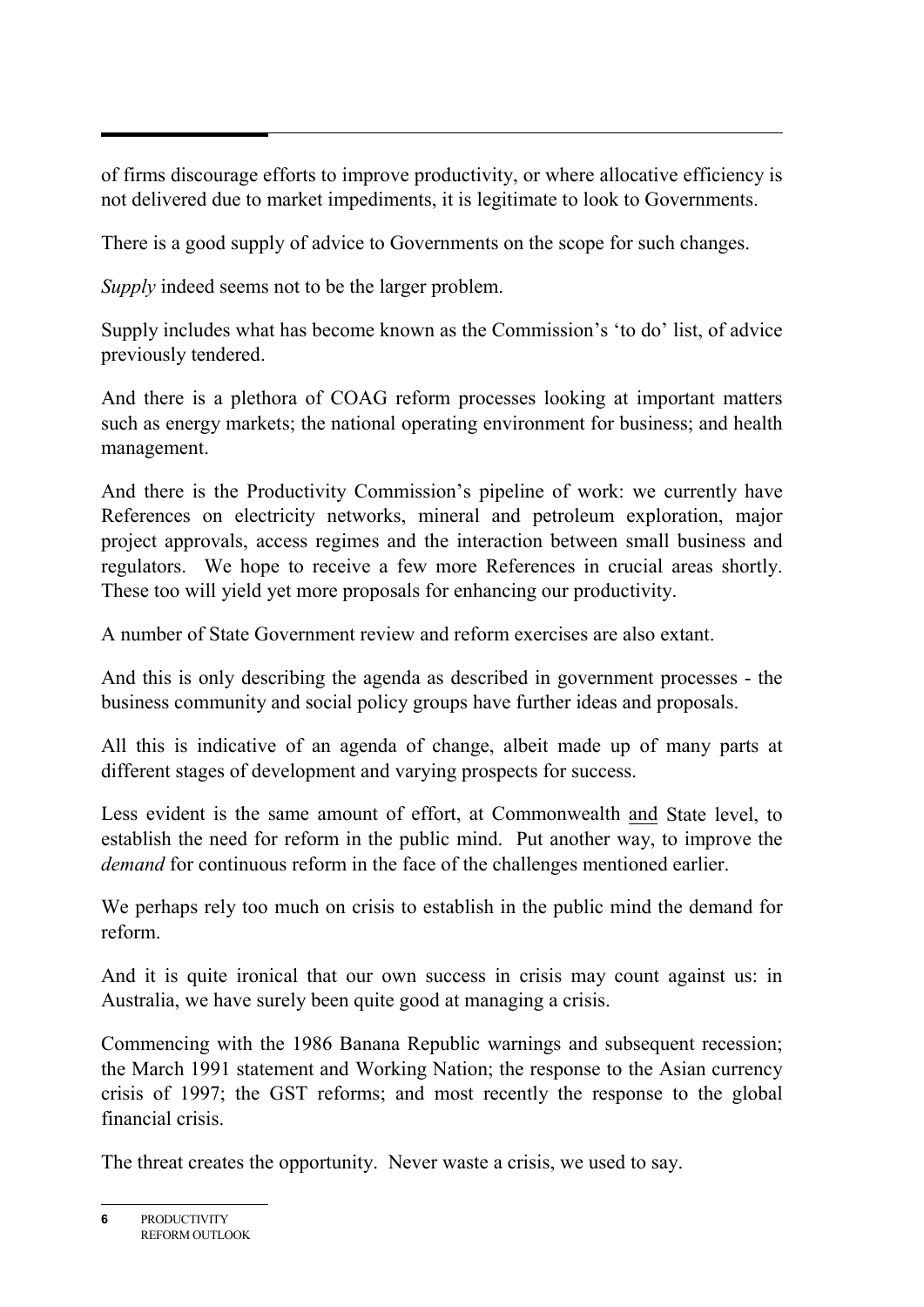In each of these examples, the politicians and the policy makers, the businesses and the educators in this country did reasonably well, on any fair assessment.

The overall result has been that the Australian economy has allowed an entire generation to be born, gain an education, enter employment and save for the future without the damage of a major down-turn and the consequent loss of that desirable path to economic opportunity.

And so to today, where it could almost be said that we have no crisis. Or in any event not of the kind that motivated some of these past plans.

But we do know, quite factually, that our recent productivity performance indicates our prospects of maintaining this pathway of improving living standards is at some risk.

Our labour productivity has recently recovered after a significant period of decline. It will, however, take persistent growth to return to the long-term average performance expected of an economy like ours at its best.

And the possibly more policy-relevant indicator of Multi Factor Productivity remains very weak, as it has now for much of the past decade.

This matters quite a lot because, as Nobel winner Paul Krugman has said, 'productivity isn't everything, but in the long run it's almost everything'.

And our demography - the ageing of our population, the fall-off in participation and worsening of the dependency ratio - will make sure that is true.

..

So how in such a context can Governments at all levels translate that to a form which creates community recognition - demand, as I term it - for the kind of continuous reform that can offset an ageing population and sustain higher productivity levels and incomes?

And preferably in a way where the limits I noted earlier to *how* Governments may press for reform - the singling out, the focus on a particular region, the lack of a wider context - are better addressed.

..

Part of the answer may lie in our policy-making structures. And the expectations they create. Expectations are very powerful things.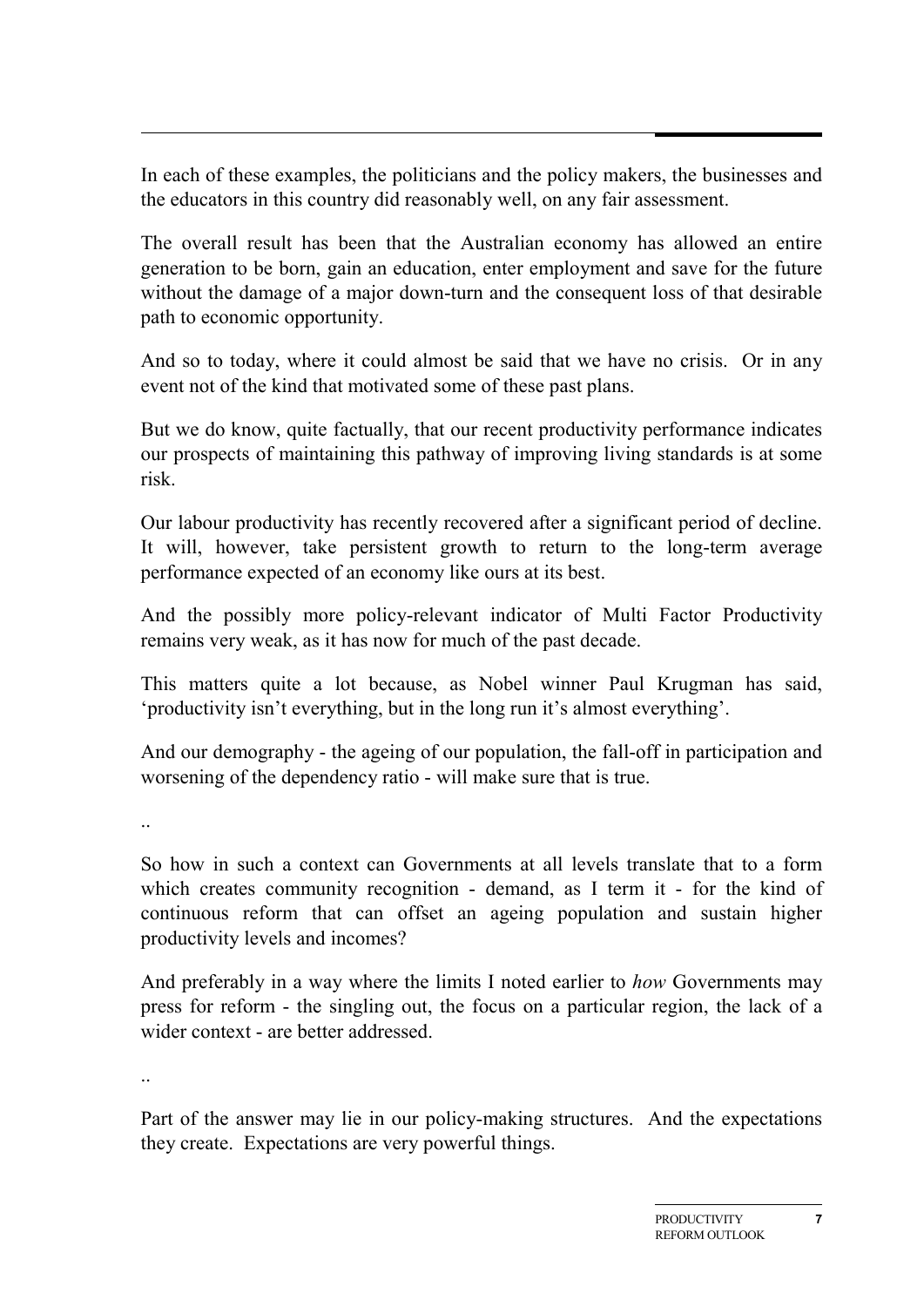When I refer to our policy-making structures, I do not mean the Departments of State or the Ministries. I mean, rather, the means that we use to deliver our economic plans.

Do we have the necessary structures that offer an incentive in favour of productivity-oriented reform, on a continuing basis?

Our current economic policy structures have evolved over many years.

There is an annual Budget and we use it to promote and implement macro-economic objectives. Fiscal policy is thus institutionalised in a structure via a process that has been built up over many decades.

And it is still adding to its weight, with the MYEFO assuming a greater significance than it has had in the past.

Monetary policy too has increasingly come to have an institutional public framework, in the profile accorded to the monthly meetings of the Reserve Bank Board and the issuing of Minutes.

Both these arrangements have a substance beyond that of the decisions they communicate. They are structured opportunities that create the *expectation* that change will be promulgated, or reasons advanced as to why circumstances do not justify change, *on a continuous cycle*.

Indeed, the Vice Chairman of the US Federal Reserve has recently gone so far as to describe communication – as she has put it, "the mere use of words" - and resultant conditioning of expectations as a primary tool of monetary policy.

Consequently, proponents and opponents of change in fiscal and monetary settings lobby in anticipation of these known points of decision-making in the macro economy. Debate occurs, statements are made and the nation is generally better informed as a consequence.

Most importantly to my case today, Governments do not need to 'bring on' fiscal change or monetary change, as they need to do with individual firm or sectoral level reform.

Rather, these structured arrangements determine that the opportunity for action occurs regularly, and draw in almost by definition the need to act, or explain why not, *on a continuous basis*.

For the micro economy, or reforms at the sector level, there is no such structured opportunity.

**<sup>8</sup>** PRODUCTIVITY REFORM OUTLOOK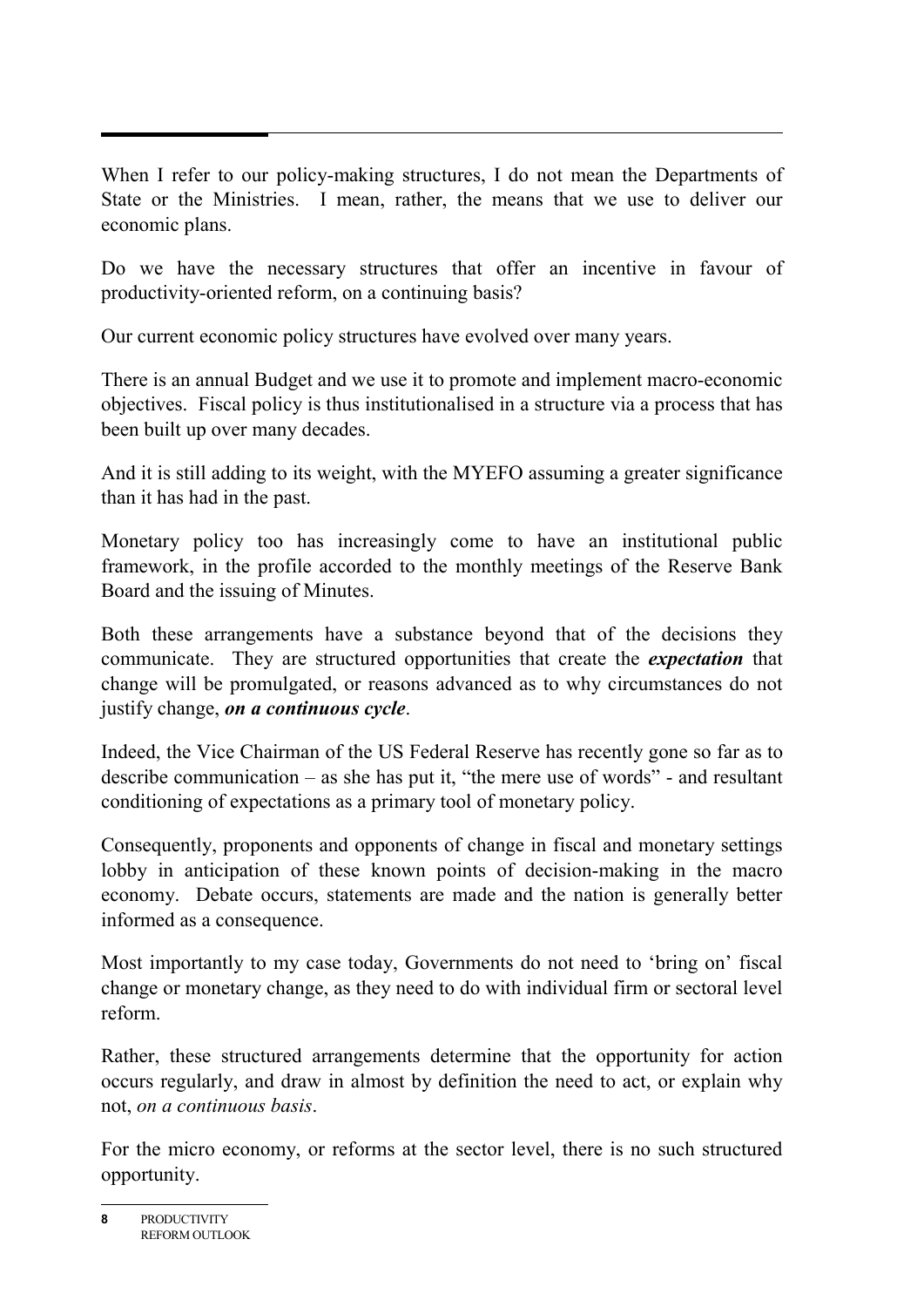Instead, proposals for change are initiated occasionally; then make their individual way towards implementation, often alone in a sea of criticism, sustained only by a report or inquiry that is aimed almost always at solving a problem rather than making the case in a wider context of the productivity impact on the national economy. Many sink. Others disappear, never to be heard of again.

The environment is one where we expect that the innate goodness of the worthy report will see it through. It is often not enough.

In my time, I worked on a number of the Statements of the Hawke-Keating era, and also on reforms complementing the quality of the Howard-Costello GST package.

I recall one of the key catch-cries against reform in that period was 'if it ain't broke, don't fix it'.

Seriously.

As if only in crisis should we act, something that might be called the 'just too late' philosophy. Some of this thinking may still persist today.

My suggestion today is that we need a mechanism under which continuous reform is invited. Surely Governments would be deeply advantaged in pressing the case for productivity reform in the future if there was a regular opportunity - similar in principle to the focus established by formal statements of fiscal and monetary policy - to put a comprehensive series of reforms and the narrative to accompany it.

An opportunity to better explain the problem and lock in recognition of the case for higher productivity.

An integrated approach, where the voice of any one affected sector or region may not dominate; and where the breadth of necessary changes and the combined potential for economy-wide gains can be clearly set against any costs.

I am not proposing today any specific aspects of what such an approach could encompass. This is more about establishing a generic way forward. But clearly there is scope in this idea for a regular, wide-ranging review of productivityoriented reforms, including those generated by the Productivity Commission.

This is not a concept that can be created overnight. If pursued seriously, the effort involved means it may not even be an annual event.

Yet to be successful, there are also some things it should not be. I am not talking, for example, about a Budget paper, a document of record.